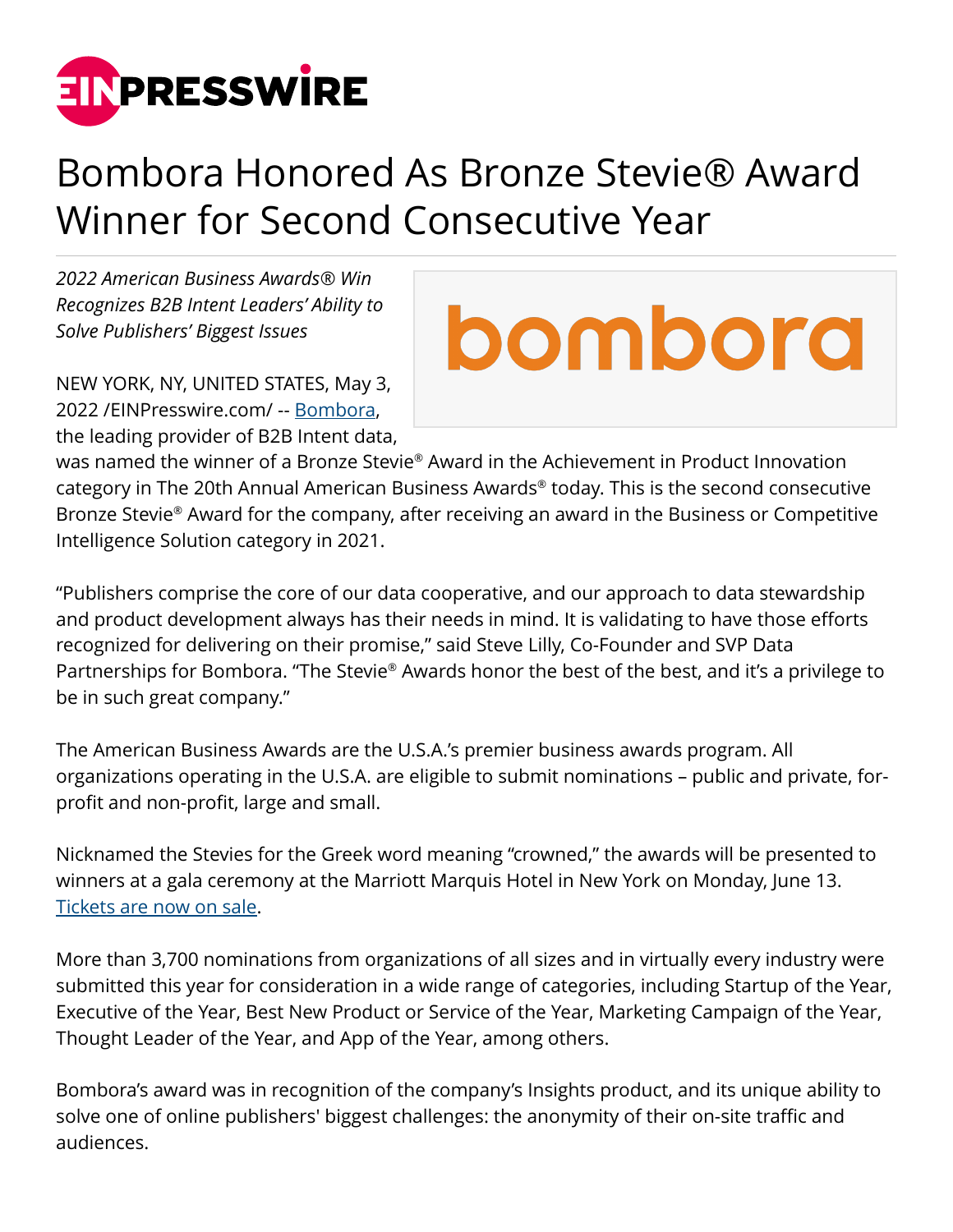Transient audiences are a missed opportunity for publishers, and through Bombora's [Company](https://bombora.com/market-insights/) [Surge](https://bombora.com/market-insights/)[®](https://bombora.com/market-insights/)  [Insights](https://bombora.com/market-insights/), publishers have greater visibility into their first-party business visitors. They use this data to report granular audience performance metrics to advertisers in order to better monetize their site traffic through direct, programmatic and native advertising solutions.

More than 230 professionals worldwide participated in the judging process to select this year's Stevie Award winners.

"We are so pleased that we will be able to stage our first ABA awards banquet since 2019 and to celebrate, in person, the achievements of such a diverse group of organizations and individuals," said Maggie Miller, president of the Stevie Awards.

Details about The American Business Awards and the list of 2022 Stevie winners are available at [www.StevieAwards.com/ABA](http://www.StevieAwards.com/ABA).

## About Bombora

Bombora tells businesses which companies are researching their products and services. With this understanding, sales and marketing teams can be more relevant and consistent and improve performance across all activities. This intent-driven approach revolutionizes the way businesses market and sell to other businesses through transparent data built on an ecosystem of quality, collaboration and innovation. With direct integrations with dozens of leading data and media-buying platforms, Bombora is building a world in which business buyers value sales and marketing for its relevance, timeliness and accuracy. To learn more, visit [www.bombora.com.](http://www.bombora.com)

## About the Stevie Awards

Stevie Awards are conferred in eight programs: the Asia-Pacific Stevie Awards, the German Stevie Awards, the Middle East & North Africa Stevie Awards, The American Business Awards® , The International Business Awards® , the Stevie Awards for Women in Business, the Stevie Awards for Great Employers, and the Stevie Awards for Sales & Customer Service. Stevie Awards competitions receive more than 12,000 entries each year from organizations in more than 70 nations. Honoring organizations of all types and sizes and the people behind them, the Stevies recognize outstanding performances in the workplace worldwide. Learn more about the Stevie Awards at [http://www.StevieAwards.com.](http://www.StevieAwards.com)

Sponsors of The 2022 American Business Awards include HCL America, John Hancock Financial Services, Melissa Sones Consulting, and SoftPro.

Bill Brazell WIT Strategy bbrazell@witstrategy.com